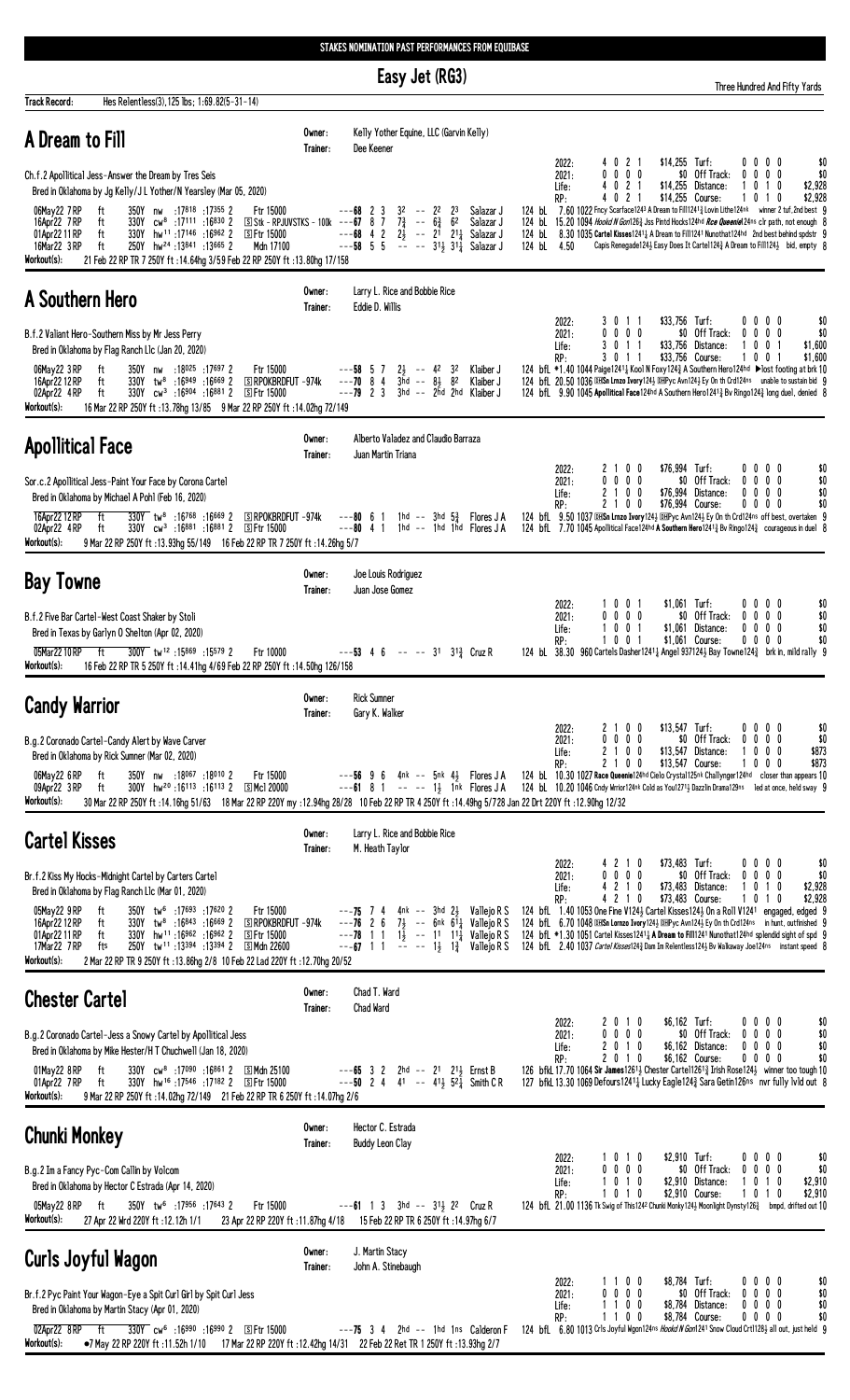| Eye On the Lady                                                                                                                                                                                                                                                                                                                                                                                                                                                                                                                                    | Owner:<br>Trainer: | Wade Helton<br>Gregg A. Sanders                                                                                                                                                                                                                                                                                                                                                                                                                          |                                                                                                                                                                                                                                                                                                                                                                                                                                                                                                                                                                                             |
|----------------------------------------------------------------------------------------------------------------------------------------------------------------------------------------------------------------------------------------------------------------------------------------------------------------------------------------------------------------------------------------------------------------------------------------------------------------------------------------------------------------------------------------------------|--------------------|----------------------------------------------------------------------------------------------------------------------------------------------------------------------------------------------------------------------------------------------------------------------------------------------------------------------------------------------------------------------------------------------------------------------------------------------------------|---------------------------------------------------------------------------------------------------------------------------------------------------------------------------------------------------------------------------------------------------------------------------------------------------------------------------------------------------------------------------------------------------------------------------------------------------------------------------------------------------------------------------------------------------------------------------------------------|
| Gr.f.2 Big Lew-My Ladys Eyes by Mr Eye Opener<br>Bred in Oklahoma by Monty McNair (Feb 04, 2020)<br>$\overline{300Y}$ tw <sup>11</sup> :15780 :15694 2 SMc125000<br>24Apr22 3RP<br>ft                                                                                                                                                                                                                                                                                                                                                              |                    | 2 0 0 1<br>2022:<br>$0\ 0\ 0\ 0$<br>2021:<br>2 0 0 1<br>Life:<br>2 0 0 1<br>RP:<br>$---60$ 9 5 $- --$ 2hd 33 Escobedo E G 126 bfkL 5.00 1014 Fly Fancy Fun124hd Jess Lota1263 Eye On the Lady1261 in hunt, outfinished 10                                                                                                                                                                                                                                | \$4,261 Turf:<br>0000<br>\$0<br>\$0 Off Track:<br>$0\ 0\ 0\ 0$<br>\$0<br>Distance:<br>\$4,261<br>$0\,0\,0\,0$<br>\$0<br>\$4,261 Course:<br>0000<br>\$0                                                                                                                                                                                                                                                                                                                                                                                                                                      |
| 03Mar22 5 RP<br>Mdn 17100<br>ft<br>250Y hw <sup>9</sup> :13692 :13491 2<br>Workout(s):<br>24 Mar 22 RP 220Y ft: 11.82h 4/20                                                                                                                                                                                                                                                                                                                                                                                                                        |                    | --57 5 3 -- -- 313 414 Escobedo E G 124 bfl. 23.00 985 Jos Angl Blood 24hd First Libby Lrk1271 Hppy Flyer126ns sidestepped at break 8<br>16 Feb 22 RP TR 7 250Y ft : 14.20hg 4/711 Feb 22 RP 220Y ft : 13hg 91/113                                                                                                                                                                                                                                       |                                                                                                                                                                                                                                                                                                                                                                                                                                                                                                                                                                                             |
| <b>First Libby Lark</b>                                                                                                                                                                                                                                                                                                                                                                                                                                                                                                                            | Owner:<br>Trainer: | Dustin R. Cox<br><b>Troy Carter</b>                                                                                                                                                                                                                                                                                                                                                                                                                      |                                                                                                                                                                                                                                                                                                                                                                                                                                                                                                                                                                                             |
| Sor.f.2 Im a Fancy Pyc-First Ginlark by My First Moon<br>Bred in Oklahoma by Dustin Cox (Apr 09, 2020)<br>05May22 1 RP<br>350Y tw <sup>15</sup> :17902:17619 2<br>Ftr 15000<br>gd<br>250Y cw <sup>12</sup> :13434:13359 2<br>27Mar22 5RP<br>S Mdn 22600<br>ft<br>03Mar22 5 RP<br>250Y hw <sup>9</sup> :13515 :13491 2<br>Mdn 17100<br>ft<br>Workout(s):<br>•10 Feb 22 RP TR 7 250Y ft: 13.87hg 1/7                                                                                                                                                 |                    | 3011<br>2022:<br>$0\ 0\ 0\ 0$<br>2021:<br>3 0 1 1<br>Life:<br>RP:<br>3 0 1 1<br>5nk -- $5\frac{3}{4}$ 5 <sup>1</sup> / <sub>2</sub> Flores J A<br>$--54$ 5 5<br>---65 6 2 -- -- 3nk 3} Wainscott C 127 bfL *1.60 1061 Cndy Jw1124ns Jess Good Cndymn124} First Libby Lrk127 $\frac{3}{4}$ bmpd, good late run 8<br>---69 6 2 -- -- 23 2hd Wainscott C 127 bfl. 3.90 1058 Jss Angl Blood124hd First Libby Lrk1271 Hppy Flyer126ns fired, hooked a tuffy 8 | \$8,644 Turf:<br>0000<br>\$0<br>\$0 Off Track:<br>1000<br>\$437<br>\$8,644 Distance:<br>$0\ 0\ 0$<br>\$437<br>1<br>\$8,644 Course:<br>\$437<br>$0\,$ $0\,$ $0\,$<br>124 bfl. 3.70 1056 Mistakin Idenity 124 <sup>nk</sup> Proximity 124 <sup>3</sup> 0 Seeyalater 127hd battld btwn, outfinshd 10                                                                                                                                                                                                                                                                                           |
| <b>Fling and Dash</b>                                                                                                                                                                                                                                                                                                                                                                                                                                                                                                                              | Owner:<br>Trainer: | Steven Gore<br><b>Eddie Lee Willis</b>                                                                                                                                                                                                                                                                                                                                                                                                                   |                                                                                                                                                                                                                                                                                                                                                                                                                                                                                                                                                                                             |
| B.g.2 Dash Master Jess-A Cartel Fling by Corona Cartel<br>Bred in Oklahoma by Dunn Ranch (Apr 09, 2020)<br>14May22 8RP<br>330Y hw <sup>7</sup> :16891 :16891 2<br>ft<br>$\mathbb{S}$ Mdn 25100<br>Mc1 20000<br>22Apr22 9RP<br>330Y hw <sup>21</sup> :17473 :17448 2<br>ft<br>01Apr22 11 RP<br>ft<br>330Y hw <sup>11</sup> :17 <sup>334</sup> :16962 2<br>⑤ Ftr 15000<br>250Y hw <sup>17</sup> :14019 :13623 2 SMdn 22600<br>20Mar22 6 RP<br>ft<br>Workout(s):<br>2 Mar 22 RP TR 4 250Y ft : 13.73hg 2/8 16 Feb 22 RP 250Y ft : 14.22hg 58/124      |                    | 4 1 1 0<br>2022:<br>$0\ 0\ 0\ 0$<br>2021:<br>4 1 1 0<br>Life:<br>4 1 1 0<br>RP:<br>$---70$ 8 1<br>1hd $--$ 1 $\frac{1}{2}$ 1 $\frac{1}{2}$ Castro R<br>$---57$ 3 1<br>1hd -- 2hd 2hd Castro R<br>126 bfkL*2.10<br>$---58$ 3 4 $4\frac{3}{4}$ $---42$ $42\frac{1}{4}$ Castro R<br>$---47$ 2 7 $---$ 52 $5^{2}$ Castro R                                                                                                                                   | \$20,792 Turf:<br>0000<br>\$0<br>\$0 Off Track:<br>$0\ 0\ 0\ 0$<br>\$0<br>\$20,792 Distance:<br>$0\,0\,0\,0$<br>\$0<br>\$20,792 Course:<br>$0\,0\,0\,0$<br>\$0<br>124 bfkL *2.60 1039 Fling nd Dash124} Whole Lota Blue1243 @ This the Marfa Light1243 perfect trip 9<br>By Jst On Lok127hd Flng nd Dsh1263 Pfr Coopsbstprojct1283 quik to fire, edged 8<br>124 bfkl 28.90 1049 Cartel Kisses12411 A Dream to Fill1241 Nunothat124hd 2d step bobble 9<br>124 bfL 4.10 1048 Pvs Chroke Kid1253 Flming Pistol Pt125hd Whol Lot Blu1243 choppy brk, lackd rm 9                                 |
| <b>Okie Candy Man</b>                                                                                                                                                                                                                                                                                                                                                                                                                                                                                                                              | Owner:<br>Trainer: | Pine Ridge Farm LLC (Louise Bullock)<br>Eddie D. Willis                                                                                                                                                                                                                                                                                                                                                                                                  |                                                                                                                                                                                                                                                                                                                                                                                                                                                                                                                                                                                             |
| Sor.g.2 One Fabulous Eagle-Eyema Candy Tree by Oak Tree Special<br>Bred in Oklahoma by Darling Farms (Jan 20, 2020)<br>330Y tw <sup>12</sup> :17132:168632<br>16Apr22 5 RP<br>ft<br>25Mar22 9 RP<br>250Y tw <sup>11</sup> :13518 :13518 2<br>ft<br>05Mar22 7RP<br>300Y cw <sup>7</sup> :15794 :15633 2<br>ft<br>Workout(s):<br>•10 Feb 22 RP TR 3 250Y ft :13.94hg 1/7                                                                                                                                                                             |                    | 3 1 0 1<br>2022:<br>$0\ 0\ 0\ 0$<br>2021:<br>3 1 0 1<br>Life:<br>3 1 0 1<br>RP:                                                                                                                                                                                                                                                                                                                                                                          | $$15,193$ Turf:<br>0000<br>\$0<br>\$0 Off Track:<br>$0\ 0\ 0\ 0$<br>\$0<br>$0\ 0\ 0\ 0$<br>\$0<br>$$15,193$ Distance:<br>\$15,193 Course:<br>$0\,0\,0\,0$<br>\$0<br>125 bfl 19.60 1020 RIntlss Scorpion1243 Ivory Sntor124ns Vncedor Jess124ns uneventful journey 10<br>124 bfl *1.20 1012 Oki Cndy Mn1243 Meet Me Out Bck1243 Hello Mri Lou1273 inching away at finish 7<br>124 bfl 8.00 1032 Reef Ridge128nk Teller Im Egle128 <sub>4</sub> Okie Cndy Man124nk contended, outkicked 10                                                                                                    |
| <b>R Ladys Dynasty</b>                                                                                                                                                                                                                                                                                                                                                                                                                                                                                                                             | Owner:<br>Trainer: | Larry L. Rice and Bobbie Rice<br>Eddie D. Willis                                                                                                                                                                                                                                                                                                                                                                                                         |                                                                                                                                                                                                                                                                                                                                                                                                                                                                                                                                                                                             |
| B.f.2 Fdd Dynasty-Lady Eagle 123 by One Famous Eagle<br>Bred in Oklahoma by Flag Ranch Llc (Mar 06, 2020)<br>300Y hw <sup>25</sup> :16071 :16071 2<br>23Apr22 2RP<br>ft<br>Mdn 17100<br>330Y hw <sup>19</sup> :17550:17165 2 SFtr 15000<br>01Apr22 10 RP<br>ft<br>Workout(s):<br>16 Mar 22 RP 250Y ft: 14.74hg 84/85 15 Feb 22 RP TR 3 250Y ft: 14.54hg 5/7                                                                                                                                                                                        |                    | 2 1 0 0<br>2022:<br>$0\ 0\ 0\ 0$<br>2021:<br>2 1 0 0<br>Life:<br>2100<br>RP:<br>$---62$ 4 2<br>-- -- 2hd 1hd Klaiber J<br>$---52$ 4 8 $7\frac{1}{2}$ $---6\frac{1}{2}$ 6 <sup>2</sup> $\frac{1}{2}$ Klaiber J                                                                                                                                                                                                                                            | $0\ 0\ 0\ 0$<br>\$13,070 Turf:<br>\$0<br>$0\ 0\ 0$<br>\$0 Off Track:<br>0<br>\$0<br>\$13,070 Distance:<br>0<br>$0\,0\,0$<br>\$0<br>\$13,070 Course:<br>0000<br>\$0<br>124 bfkL 5.20 1033 R Ladys Dynasty 124hd Dynasty Jane124nk Blue Two124hd duel btwn, surged 10<br>124 bfkL 28.50 1049 Tyger King1263 Bv Higher Power124nk Untempted126hd anxious, in tight early 8                                                                                                                                                                                                                     |
| Race Queenie                                                                                                                                                                                                                                                                                                                                                                                                                                                                                                                                       | Owner:<br>Trainer: | Bollenbach Farms LP (Mel Bollenbach)<br>Eddie D. Willis                                                                                                                                                                                                                                                                                                                                                                                                  |                                                                                                                                                                                                                                                                                                                                                                                                                                                                                                                                                                                             |
| Br.f.2 Kiss My Hocks-Race Princess by Corona Carte1<br>Bred in Oklahoma by Bollenbach Farms Lp (Jan 24, 2020)<br>Ftr 15000<br>06May22 6 RP<br>350Y nw :18010 :18010 2<br>ft<br>$\boxed{\text{S}}$ Stk - RPJUVSTKS - 100k ---75 1<br>16Apr22 7RP<br>$330Y$ cw <sup>8</sup> :16958 :16830 2<br>ft<br>01Apr22 5 RP<br>ft<br>330Y hw <sup>13</sup> :17099:17099 2<br><b>SFtr 15000</b><br>17Mar22 7RP<br>250Y tw <sup>11</sup> :13 <sup>631</sup> :13 <sup>394</sup> 2<br>S Mdn 22600<br>fts<br>Workout(s):<br>16 Feb 22 RP TR 5 250Y ft : 14.29hg 3/6 |                    | 4201<br>2022:<br>0 0 0 0<br>2021:<br>4 2 0 1<br>Life:<br>4 2 0 1<br>RP:<br>$---59$ 7 2<br>$1hd$ -- 2nd 1nd Klaiber J<br>6<br>6nk -- $4\frac{1}{2}$ $3\frac{3}{4}$<br>Klaiber J<br>$---72$ 8 1<br>1hd -- $1\frac{1}{2}$<br>11<br>Klaiber J<br>$---51$ 7 8<br>$-- -8i$ 613 Klaiber J                                                                                                                                                                       | \$29,356 Turf:<br>$0\ 0\ 0\ 0$<br>\$0<br>\$0 Off Track:<br>$0\ 0\ 0\ 0$<br>\$0<br>\$29,356 Distance:<br>1<br>$0\quad 0$<br>\$8,730<br>-1<br>\$29,356 Course:<br>100<br>\$8,730<br>124 bfL *1.30 1019 Race Queenie124hd Cielo Crystal125nk Challynger124hd shared lead, got nod 10<br>124 bfl. 2.90 1023 Hookd N Gon1263 Jss Pintd Hocks124hd Rce Queenie124ns outnodded for place 8<br>124 bfl. 2.40 1035 Race Queenie1241 Coronas Vision1263 Scorpion Candy124nk took aim and fired 8<br>124 bfl. 8.40 1049 Crtel Kisses1243 Dm Im Relentless1243 Bv Wikwy Joe124ns Dunprepared at start 8 |
| <b>Recurring Dreams</b>                                                                                                                                                                                                                                                                                                                                                                                                                                                                                                                            | Owner:<br>Trainer: | Jay Ross<br>Dee Keener                                                                                                                                                                                                                                                                                                                                                                                                                                   |                                                                                                                                                                                                                                                                                                                                                                                                                                                                                                                                                                                             |
| Ch.f.2 Hes Relentless-Answer the Dream by Tres Seis<br>Bred in Oklahoma by Jg Kelly/JL Yother/N Yearsley (Apr 02, 2020)<br>350Y tw <sup>15</sup> :18720:17619 2<br>Ftr 15000<br>05May22 1 RP<br>ad<br>300Y hw <sup>10</sup> :15984 :15984 2 SMdn 22600<br>14Apr22 8RP<br>ft<br>Workout(s):<br>2 Mar 22 RP 250Y ft :14.41hg 139/168 20 Feb 22 RP 220Y ft :13.20hg 42/57 10 Feb 22 RP 250Y ft :14.12hg 66/129                                                                                                                                        |                    | 2100<br>2022:<br>$0\ 0\ 0\ 0$<br>2021:<br>2100<br>Life:<br>2 1 0 0<br>RP:<br>$---13$ 2 9 $10^{21}$ $--- 10^{5}$ $10^{62}$ Salazar J<br>---63 7 2 -- - 2hd 1hd Candanosa B 126 bl 13.80 983 Recurring Dreams126hd Bv Walkaway Joe126hd Seis Hoot124} 3x duel, won nod 9                                                                                                                                                                                   | $$13,124$ Turf:<br>0000<br>\$0<br>\$0 Off Track:<br>$0\ 0\ 0$<br>\$90<br>1<br>\$13,124 Distance:<br>\$90<br>$0\,0\,0$<br>\$13,124 Course:<br>$0\ 0\ 0$<br>\$90<br>124 bL 7.50 978 Mistakin Idenity 124nk Proximity 124 $\frac{3}{4}$ 0 Seeyalater 127hd >sqzd back at brk 10                                                                                                                                                                                                                                                                                                                |
| Rgs Gold Wagon                                                                                                                                                                                                                                                                                                                                                                                                                                                                                                                                     | Owner:<br>Trainer: | Roy Garza<br>Roy Garza                                                                                                                                                                                                                                                                                                                                                                                                                                   |                                                                                                                                                                                                                                                                                                                                                                                                                                                                                                                                                                                             |
| Sor.g.2 Prized Wagon-Ja Gols Debutante by Gol<br>Bred in Oklahoma by Roy Garza (Mar 20, 2020)<br>14May22 3RP<br>$330Y$ hw <sup>9</sup> :16876 :16786 2<br>S Mdn 25100<br>ft                                                                                                                                                                                                                                                                                                                                                                        |                    | 4 0 3 0<br>2022:<br>$0\ 0\ 0\ 0$<br>2021:<br>4 0 3 0<br>Life:<br>4 0 3 0<br>RP:<br>2hd -- $2\frac{1}{2}$ $2\frac{1}{2}$<br>$---72$ 9 4<br>Ramirez R                                                                                                                                                                                                                                                                                                      | \$19,478 Turf:<br>0000<br>\$0<br>\$0 Off Track:<br>$0\ 0\ 0\ 0$<br>\$0<br>\$19,478 Distance:<br>$0\ 0\ 0\ 0$<br>\$0<br>\$19,478 Course:<br>$0\,0\,0\,0$<br>\$0<br>126 bfkL *2.00 1022 Usa All the Way125} Rgs Gold Wagon126nk Sassie Savannah1241 second best 10                                                                                                                                                                                                                                                                                                                            |
| $S$ Stk - LAICOBRD S - 68k --- 69 5 4<br>16Apr22 5 RP<br>330Y tw <sup>12</sup> :16939:168632<br>ft<br>25Mar22 3 RP<br>$250Y$ tw <sup>8</sup> :13334 :13318 2<br>Mdn 17100<br>ft<br>10Mar22 8RP<br>250Y tw <sup>21</sup> :13417:13398 2<br>Mdn 17100<br>ft<br>Workout(s):<br>5 May 22 LS 220Y ft: 12.25bg 2/3                                                                                                                                                                                                                                       |                    | 5nk -- 5nk 41,<br>Ramirez R<br>$---67$ 2 2 $---2$ 2hd $2\overline{n}$ d Flores JA<br>$---68$ 2 2 $---2$ 2hd 2hd Flores JA<br>22 Feb 22 RP 220Y ft :11.95hg 5/24 ● Feb 22 RP TR 9 250Y ft :13.86hg 1/8                                                                                                                                                                                                                                                    | 124 bfkL 12.80 1032 Rintiss Scorpion1243 Ivory Sntor124ns Vncedor Jess124ns brk in, photoed out 10<br>124 bfkL *2.40 1006 Jss Crzy ngh124hd Rgs Gld Wgn124nk Mstkn Idnty124nk matchd stride, outnodd 10<br>124 bfl. 3.50 1005 Untempted126hd Rgs Gold Wgon1241 <sub>4</sub> Hes Grndiose124nk sharp brk, outnodded 9                                                                                                                                                                                                                                                                        |
| <b>Rosalita</b>                                                                                                                                                                                                                                                                                                                                                                                                                                                                                                                                    | Owner:<br>Trainer: | Juan Martin Triana<br>Juan Martin Triana                                                                                                                                                                                                                                                                                                                                                                                                                 |                                                                                                                                                                                                                                                                                                                                                                                                                                                                                                                                                                                             |
| B.f.2 Coronado Cartel-Shes Perfect Okey by Okey Dokey Dale<br>Bred in Oklahoma by Arthur W Devereaux (Feb 23, 2020)<br>250Y cw <sup>8</sup> :13578 :13578 2<br>26Mar22 9 RP<br>ft<br>Mc1 15000-c<br>Claimed by Triana Juan Martin from Devereaux, Bob and Self, Randy for \$15,000, Reed Gerald W. - Trainer<br>Workout(s):<br>9 Mar 22 RP TR 1 250Y ft : 13.91hg 2/6 19 Feb 22 RP 220Y ft : 12.63hg 50/94                                                                                                                                         |                    | 2022:<br>1100<br>$0\ 0\ 0\ 0$<br>2021:<br>1100<br>Life:<br>1100<br>RP:<br>$---62$ 5 8 $--$ -- 1hd 1nk Candanosa B 126 bl. 4.10 1165 Rosalita126nk Phunatic124 $\frac{1}{2}$ Poor Man Blues125 $\frac{1}{2}$ traded bmps, surged 9                                                                                                                                                                                                                        | \$9,084 Turf:<br>0000<br>\$0<br>\$0 Off Track:<br>$0\ 0\ 0\ 0$<br>\$0<br>\$0<br>\$9,084 Distance:<br>$0\,0\,0\,0$<br>\$9,084 Course:<br>$0\ 0\ 0\ 0$<br>\$0                                                                                                                                                                                                                                                                                                                                                                                                                                 |